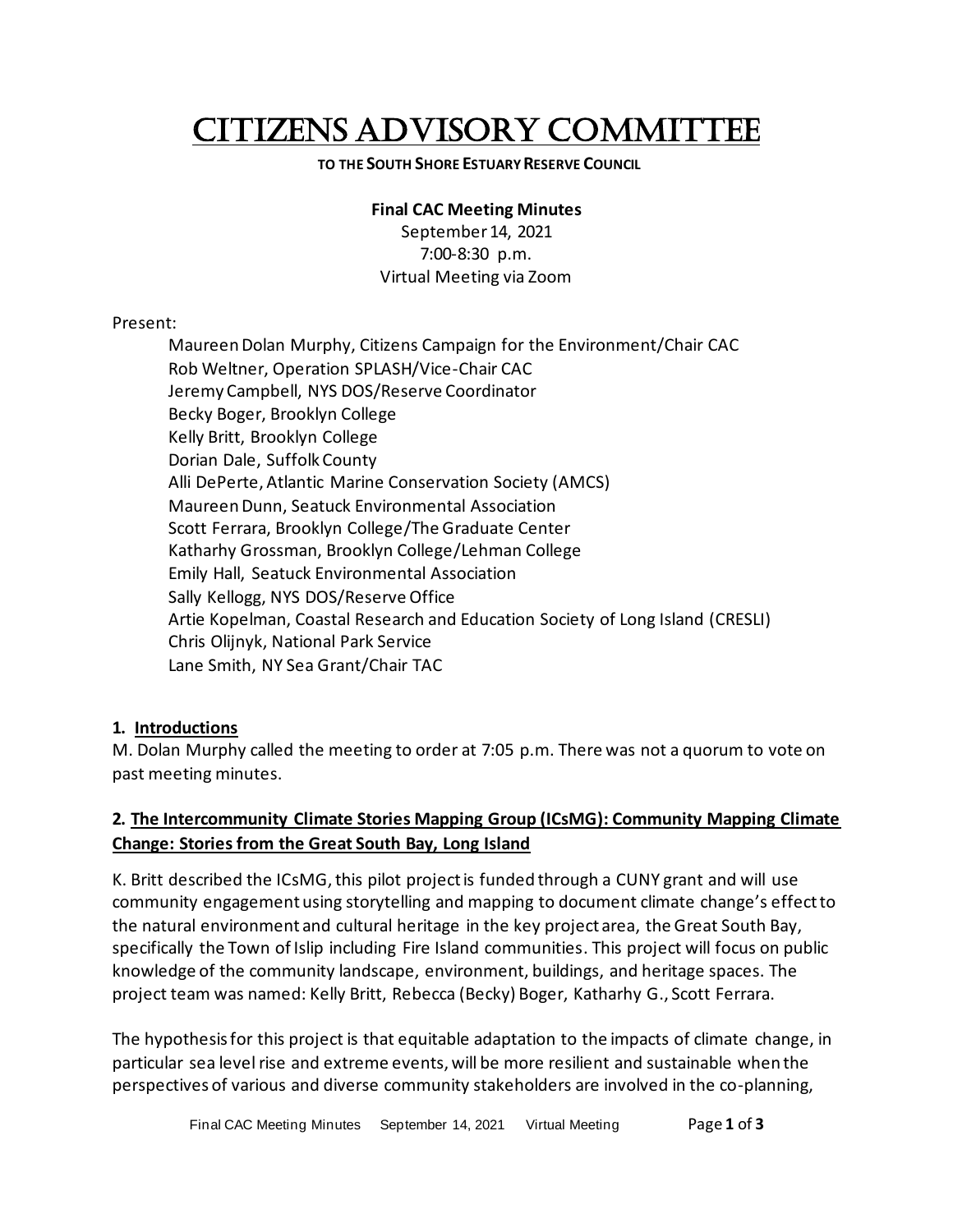co-production of knowledge, and ultimately the co-implementation of strategies to mitigate the impacts of climate change on natural resources and cultural heritage. The project aims to identify cultural spaces and materials that are threatened by climate change, to gather stories/experiences from diverse community stakeholders and to develop a strategy for conservation by engaging the local community members. Cultural heritage helps explain the community relationships to history, local expertise links stories to specific locations, which aid in identifying significant site/areas.

The project team asked community members to participate in this project through a survey and/or a one-on-one interview. The online survey will take 15-30 minutes to complete and will be anonymously submitted, no personal identification information will be collected. Survey participants who wish to submit additional thoughts and experiences are encouraged to contact the project team. Survey questions are multiple choice and long answer, they include demographic information, site location, story of site, etc. Risks and benefits of participation were outlined. The team discussed how the information will be used and shared, via StoryMaps to connect people and stories while identifying risk from climate change. Findings will be presented to the community and professional organizations. The historic bay houses were cited as an example. If you are interested in participating, please reach out to: kellym.britt@brooklyn.cuny.edu or RBoger@brooklyn.cuny.edu. Acknowledgments were made and the [survey link](https://survey123.arcgis.com/share/0f4cc81c7285404fb934ee85665ef7fe) was provided:

[https://survey123.arcgis.com/share/0f4cc81c7285404fb934ee85665ef7fe.](https://survey123.arcgis.com/share/0f4cc81c7285404fb934ee85665ef7fe) A fact sheet and survey link will be sent after the meeting.

See slides for additional details.

Comment: D. Dale: Suggested reaching out to local community groups and historical societies, community rising groups and volunteers.

Comment: K. Britt: Stories can be from residents outside of Islip.

Question: A. DePerte: When will submissions stop being collected? Answer: K. Britt: At the moment there is no "end date" but initial analysis will begin in February 2022, but the survey will still be live.

## **3. South Shore Estuary Reserve Office**

J. Campbell noted that National Estuaries Week is September 18 – 24 and will be a social media campaign this year and asked CAC members to follow the DOS social media accounts. He also highlighted that SSER has elevated the program's social media presence on the DOS outlets. Staff will be participating in A Day in the Life again this year and the SSER Council meeting save the date will be sent out shortly.

Comment: M. Murphy: Suggested to include USACE Back Bays study update as a Council meeting agenda item.